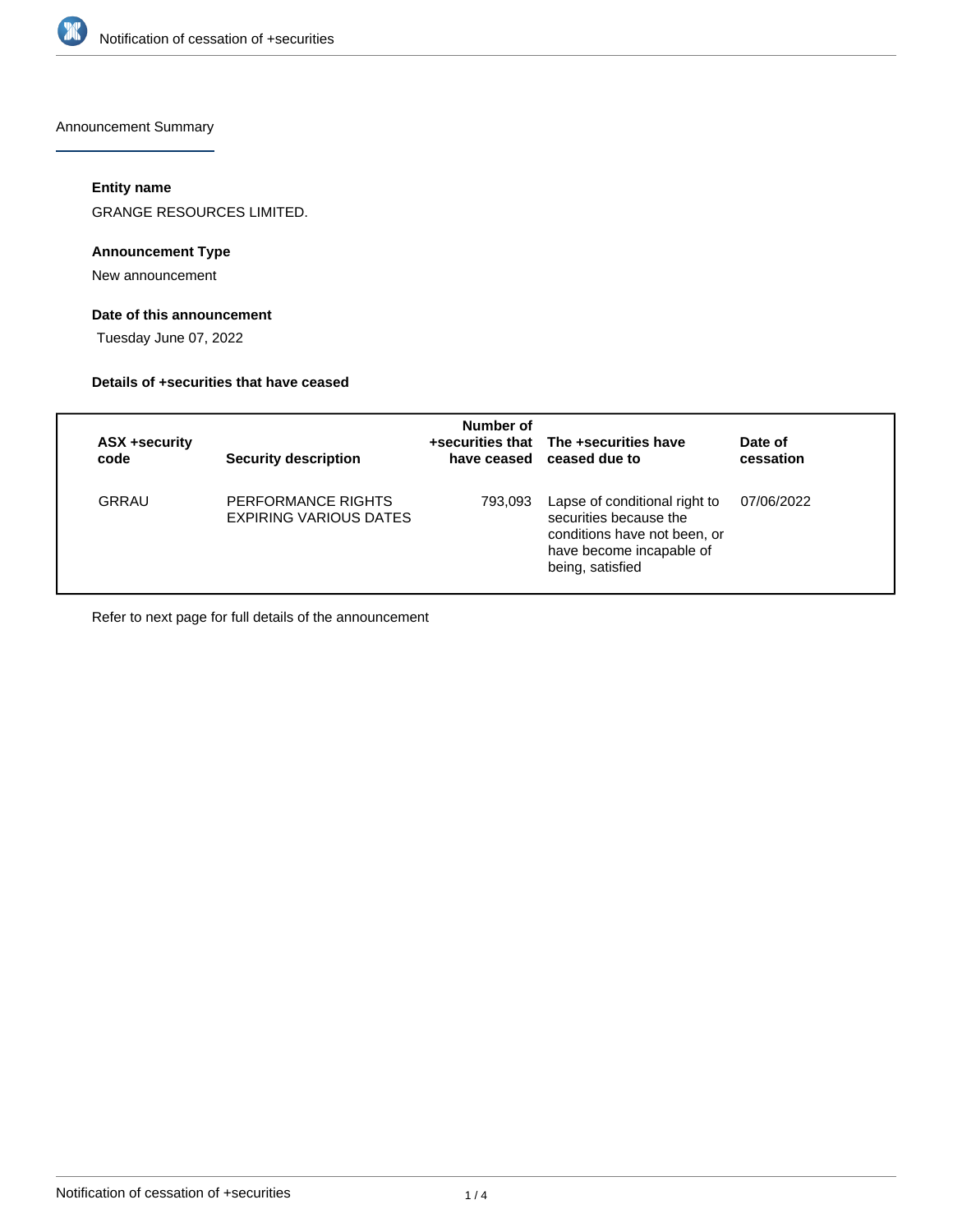

Part 1 - Announcement Details

# **1.1 Name of +Entity**

GRANGE RESOURCES LIMITED.

We (the entity named above) provide the following information about our issued capital.

**1.2 Registered Number Type** ABN

**Registration Number** 80009132405

**1.3 ASX issuer code** GRR

**1.4 The announcement is** New announcement

# **1.5 Date of this announcement**

7/6/2022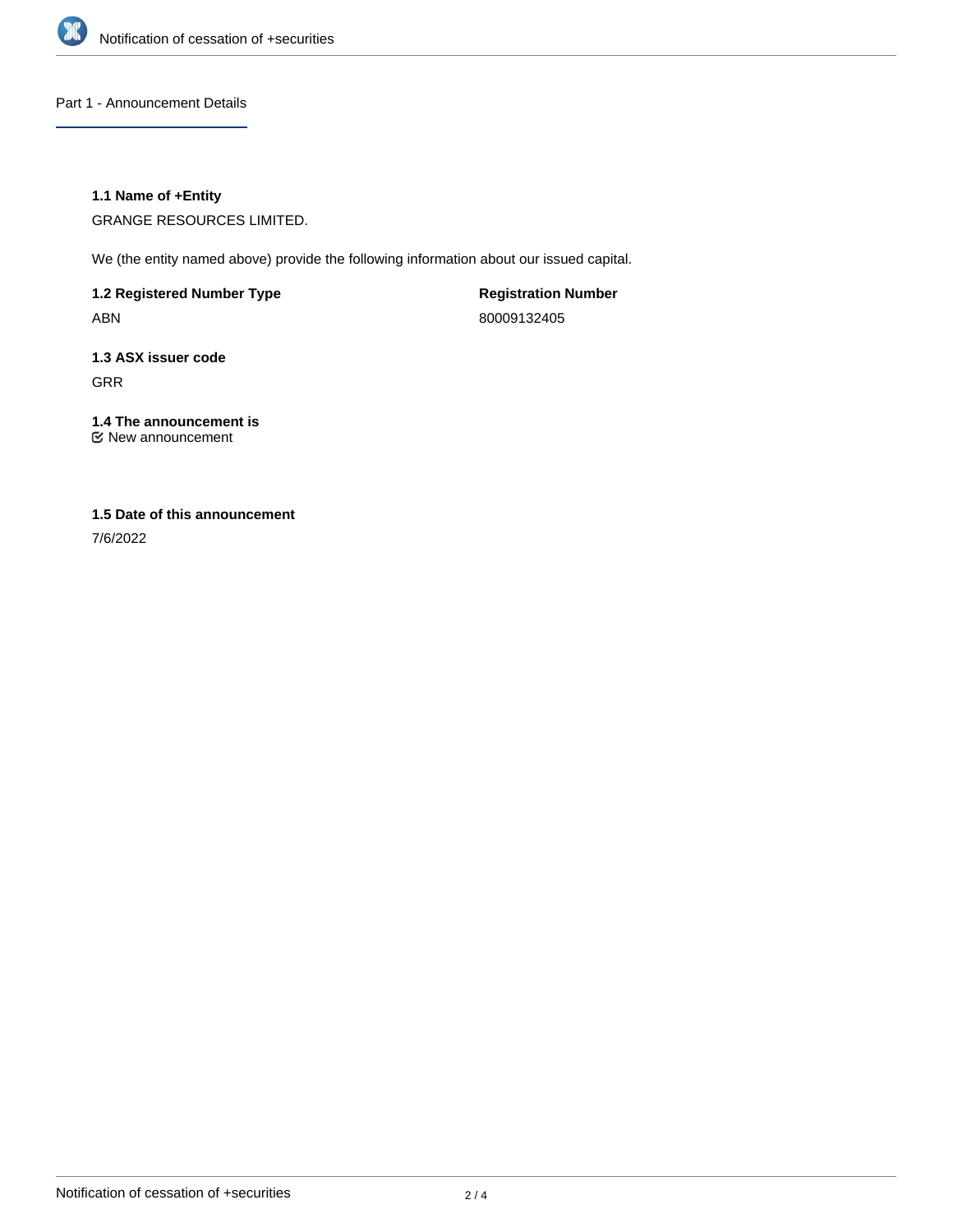

Part 2 - Details of +equity securities or +debt securities that have ceased

### **ASX +Security Code and Description**

GRRAU : PERFORMANCE RIGHTS EXPIRING VARIOUS DATES

### **Unquoted +equity securities that have ceased**

**Number of securities that have ceased**

793,093

### **Reason for cessation**

Lapse of conditional right to securities because the conditions have not been, or have become incapable of being, satisfied

**Date of cessation**

**Is the entity paying any consideration for the cessation?** No

7/6/2022

**Any other information the entity wishes to notify to ASX about the cessation?**